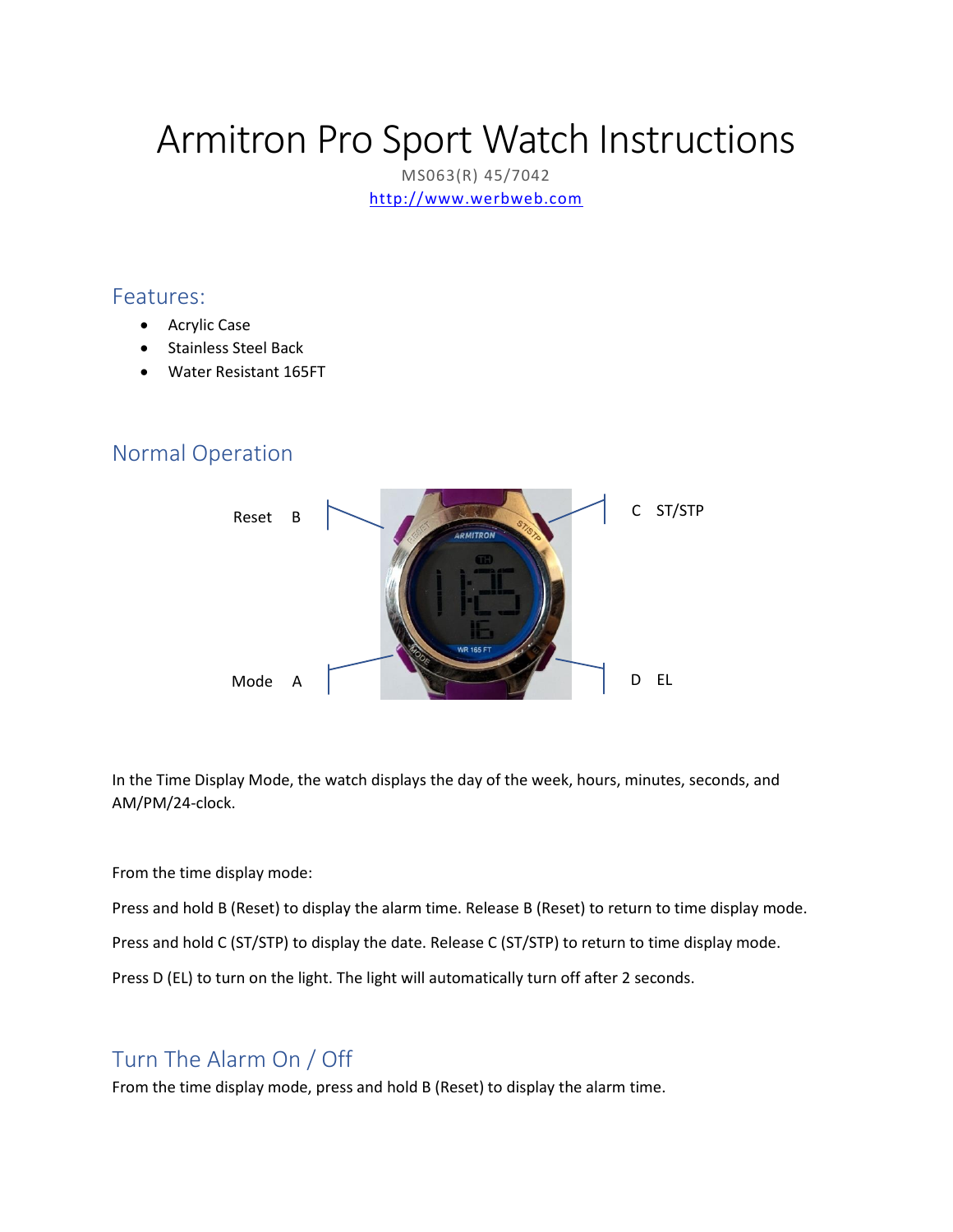Press C (ST/STP) to turn the alarm on or off. The chime indicator will appear in the lower right corner of

the display when the alarm is on.

Release B (Reset) to return to time display mode.

Alternately

From the time display mode, press and hold C (ST/STP) to display the date.

Press B (Reset) to turn the alarm on or off. The Alarm time will flash temporarily. The chime indicator will indicate in the lower right corner if the alarm is on or off.

### Turn The Hourly Chime On / Off

From the time display mode, press and hold B (Reset) to display the alarm time.

Press A (Mode) to toggle the hourly chime on or off. All the days of the week above the alarm time will display when the hourly chime is enabled.

#### Mode: Stopwatch

From the time display mode, press A (Mode) once to enter the stopwatch mode.

Press C (ST/STP) to start and stop the stopwatch.

Press B (Reset) to clear the stopwatch while the stopwatch is stopped.

Press B (Reset) to display the time when the stopwatch is running. The stopwatch continues to run in the background. Press B (Reset) again to resume viewing the running stopwatch.

Press A (Mode) to exit stopwatch mode.

#### Mode: Set the Alarm

From the time display mode, press A (Mode) twice to enter the alarm mode. The alarm will automatically be enabled (if it is not already enabled) by changing the alarm time.

With the hours flashing, press C (ST/STP) to advance the hours.

Press B (Reset) to set the minutes. The minutes will flash. Press C (ST/STP) to advance the minutes.

Press A (Mode) to exit alarm set mode.

#### Mode: Set the Date / Time

From the time display mode, press A (Mode) three times to enter the date / time set mode.